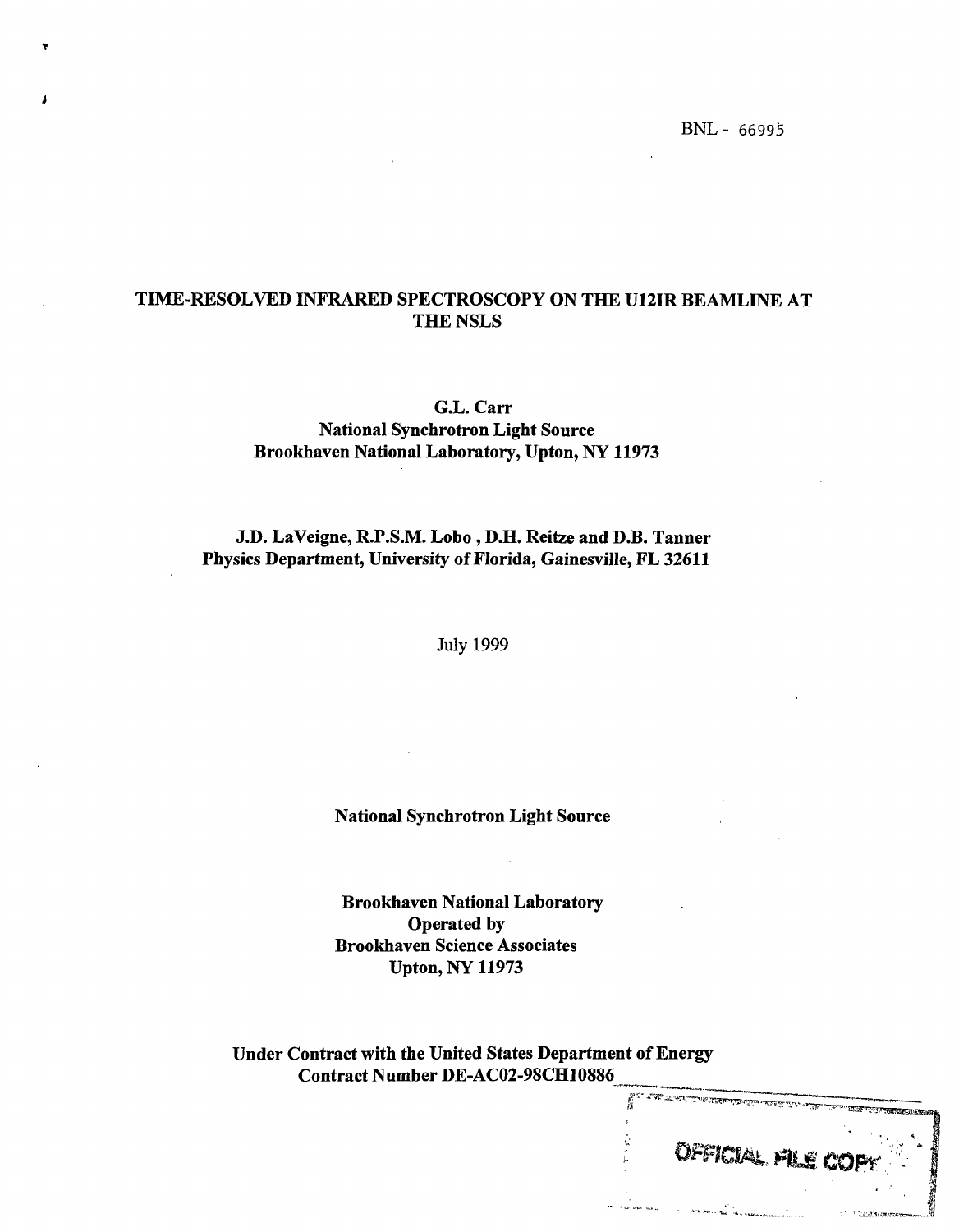# DISCLAIMER

This report was prepared as an account of work sponsored by an agency of the United States Government. Neither the United States Government nor any agency thereof, nor any of their employees, nor any of their contractors, subcontractors or their employees, makes any warranty, express or implied, or assumes any legal liability or responsibility for the accuracy, completeness, or any third party's use or the results of such use of any information, apparatus, product, or process disclosed, or represents that its use would not infringe privately owned rights. Reference herein to any specific commercial product, process, or service by trade name, trademark, manufacturer, or otherwise, does not necessarily constitute or imply its endorsement, recommendation, or favoring by the United States Government or any agency thereof or its contractors or subcontractors. The views and opinions of authors expressed herein do not necessarily state or reflect those of the United States Government or any agency thereof.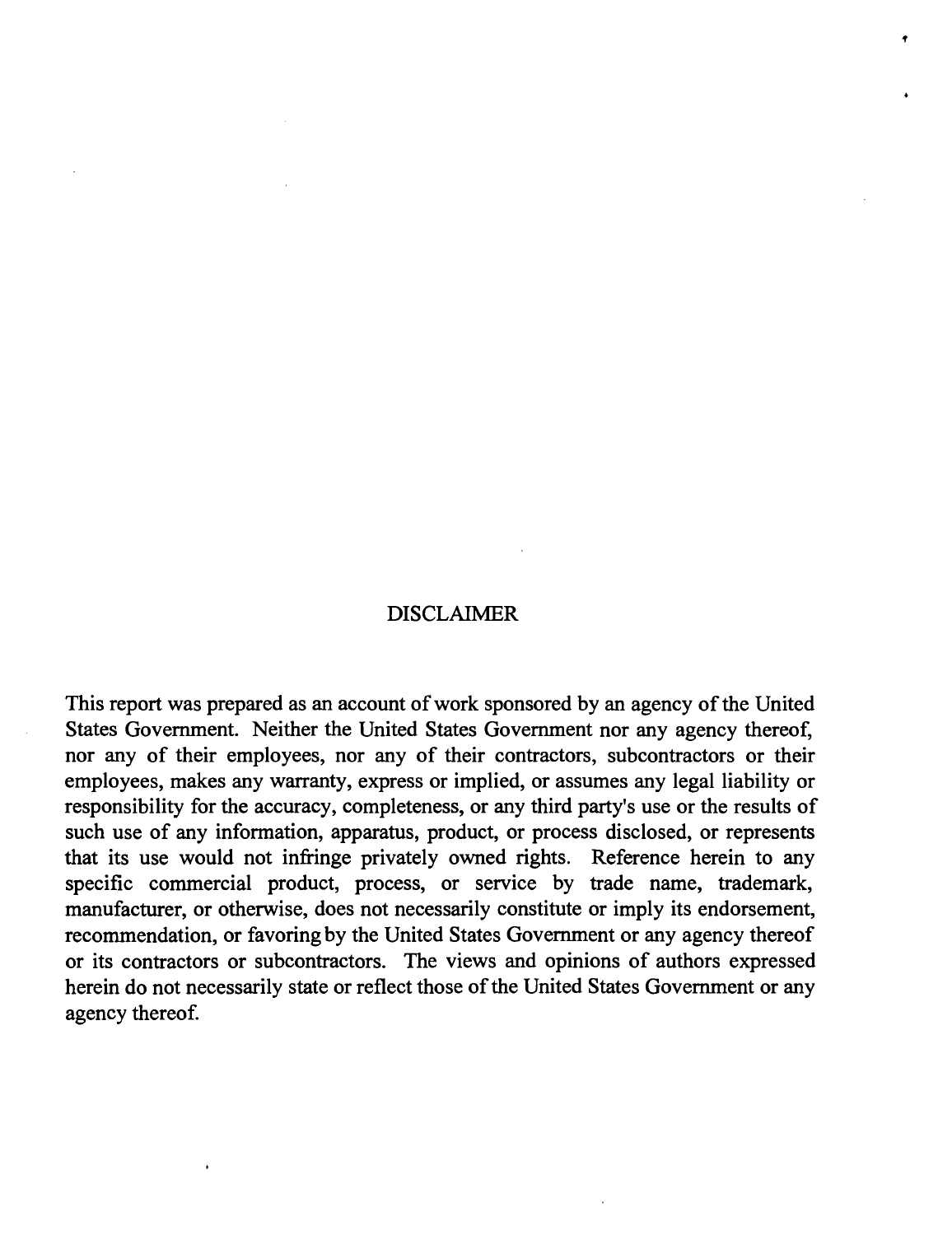## Time-Resolved Infrared Spectroscopy on the U12IR Beamline at the NSLS

 $J.D.$  LaVeigne<sup>‡</sup>, G.L. Carr<sup>†</sup>, R.P.S.M. Lobo<sup>‡</sup>, D.H. Reitze<sup>‡</sup>, and D.B. Tanner<sup>‡</sup>

*f National Synchrotron Light Source, Brookhaven National Laboratory, Upton, NY 11973 \$ Physics Department, University of Florida, Gainesville, FL 32611*

#### *Abstract*

A facility for performing time-resolved infrared spectroscopy has been developed at the NSLS, primarily at beamline U12IR. The pulsed IR light from the synchrotron is used to perform pumpprobe spectroscopy. We present here a description of the facility and results for the relaxation of photoexcitations in both a semiconductor and superconductor.

Keywords: time-resolved spectroscopy, synchrotron radiation, infrared spectroscopy

### **INTRODUCTION**

Synchrotron radiation has been used as an infrared light source for more than 10 years. The advantages over traditional thermal sources, such as higher brightness and more far infrared power, are well known<sup>1,2</sup>. The pulsed nature of synchrotron radiation is another advantage over a thermal source. When combined with a suitable pump source, synchrotron radiation may be used to perform subnanosecond pump-probe spectroscopy.

The U12IR beamline of the National Synchrotron Light Source (NSLS) at Brookhaven National Lab (BNL) was recently completed and commissioned. Its key purposes are for time-resolved and far infrared spectroscopies. In conjunction with a mode-locked Ti:sapphire laser as a pump, the beamline is capable of performing time-resolved spectroscopy over a frequency range from 2 - 10,000 cm<sup>-1</sup>.

#### EXPERIMENT

The experiments described here were conducted on the U12IR beamline of the National Synchrotron Light Source (NSLS) VUV ring at Brookhaven National Laboratory. This beamline has two end stations which can be used for infrared  $(IR)$  spectroscopy<sup>3</sup>. One is a commercial Bruker IFS 113v spectrometer, suitable for the spectral range from 20 cm<sup>-1</sup> to 10,000 cm<sup>-1</sup>. The other is a lamellar grating interferometer that spans the 2-100 cm<sup>-1</sup> spectral range<sup>4</sup>.

The time-resolved experiments make use of a pulsed laser synchronized with the IR pulses from the synchrotron storage ring (the NSLS VUV ring) to perform pump-probe spectroscopy. The pump-probe technique uses a short pulse of light (the pump pulse) to excite a specimen. Then, at an arbitrary but selectable time later, a second light pulse (the probe) senses the specimen's spectral properties at an instant of time during the relaxation process. To generate a full decay measurement, spectra are collected over a range of relative times between the pump and probe pulses.

In our experiments, a mode-locked Ti:sapphire laser serves as the pump while the synchrotron infrared is used for the spectroscopic probe. Depending on the operating conditions for the storage ring, synchrotron pulses are produced at pulse repetition frequencies (PRFs) of 5.88MHz, 17.6MHz or 52.9MHz and with durations ranging from 0.2ns to 2ns. The laser is a custom Mira 900P from Coherent Inc. Laser Group, producing  $-2$ ps duration pulses at a PRF of 105.8 MHz, twice that of the VUV ring. In order to reduce the laser PRF to match the maximum for the synchrotron, an electro-optic "pulse-picker" is used to deflect every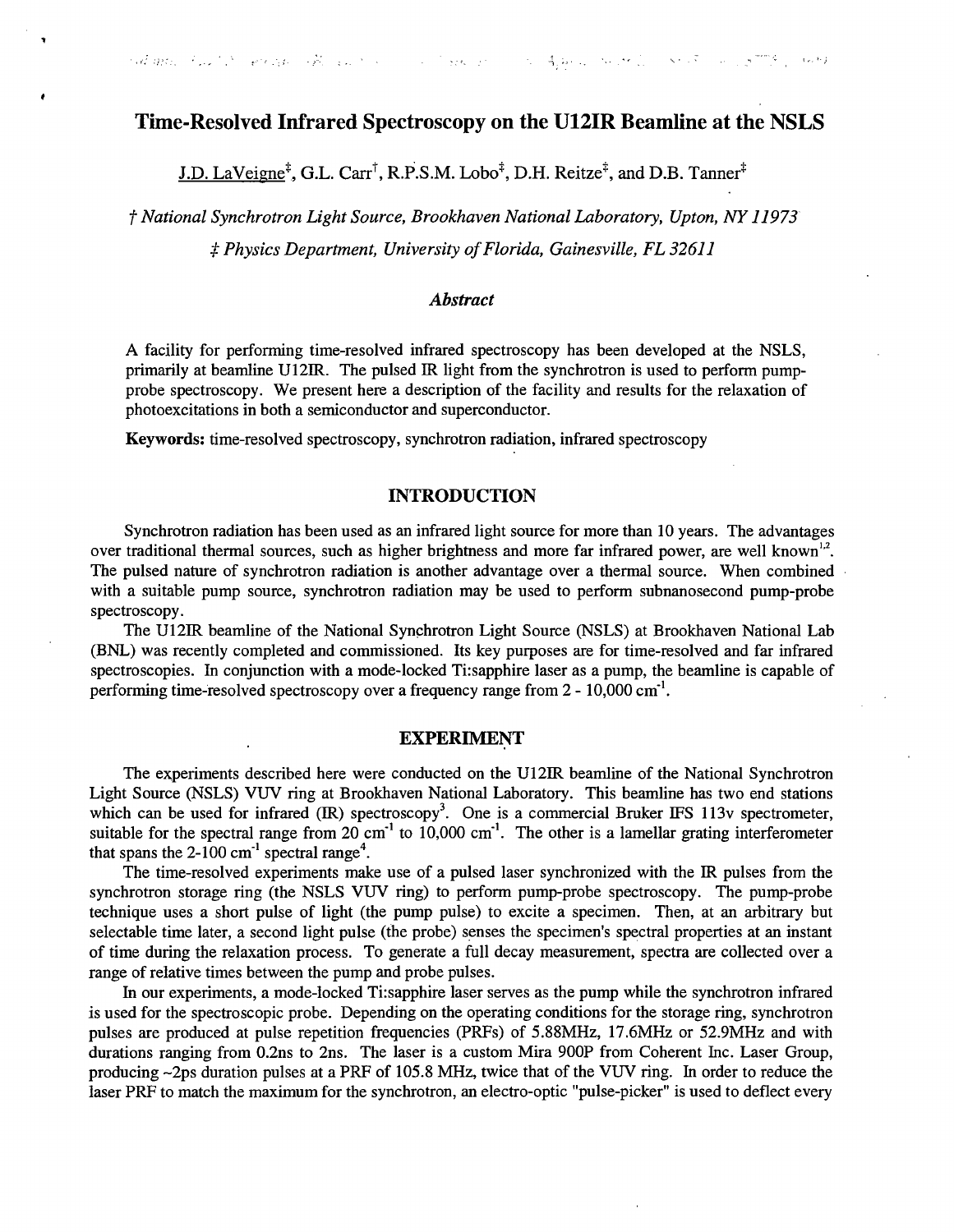other pulse. The rejected pulses are optically delayed and then re-injected into the beam path next to the following pulse. This allows most of the power that would be lost in the rejected pulses to be recovered. When needed, a subsequent pulse picker is used to match the laser PRF to the two other available PRFs for the synchrotron. The maximum measurable decay time (without gating the spectrometer's detector) is determined by the time between two successive pump pulses, which is 170 ns when the system is operated at 5.88MHz. Lastly, the time resolution is determined by the cross-correlation between the pump and probe pulses, which is limited by the minimum synchrotron pulse duration to  $\sim$  200 ps.

Laser pulses are maintained at a selectable time relative to the synchrotron pulses using a standard "Synchro-Lock" electronics package provided by Coherent. Under software control, the user can select any desirable pump-to-probe delay time. There is also a provision for modulating  $(f~100Hz)$  the laser arrival time by nearly Ins, making "dithered" measurements possible. In this case lock-in detection can be employed and the signal is the response time derivative. This is well-suited to a step scan interferometer such as the lamellar grating spectrometer. Derivative spectra are taken at a range of arrival times and then integrated to give the time dependent response of the sample to the pump pulse. Spectrally averaged measurements may also be conducted on the lamellar by keeping the grating at a fixed position (typically at zero path difference) and making derivative measurements in the same fashion as above. Such measurements are routinely performed prior to collecting full spectra in order to survey signal levels and gauge the overall relaxation time.

The Bruker 113v is a rapid scan instrument where the interferometric modulation can extend from a few Hz to 10s of kHz, making it incompatible with the dithered technique as used with the lamellar. Instead, with the rapid scan interferometer, complete spectra are collected at two different pump pulse arrival times. In order to reduce the effects of long term drifts and changes in number of stored electrons in the synchrotron, a series of interleaved spectra with the two delay times are taken, then separated and averaged.

#### TIME-RESOLVED MEASUREMENTS OF MCT

As a test of the experiment setup, a sample consisting of a  $Hg_xCd_{1-x}Te(MCT)$  epilayer on a Cd(Zn)Te substrate was measured using both the lamellar and Bruker 113v. The MCT epilayer composition places the band gap near  $0.37$ eV, corresponding to the energy of  $\sim 3000$  cm<sup>-1</sup> photons. When electrons are promoted from the valence band to the conduction band, there is an increase in far IR absorption from mobile charge carriers (intraband transitions). There is also a corresponding decrease in absorption very near the gap frequency due to a reduction in both filled valence band states and empty conduction band states (interband transitions).

Given the laser power, spot size and repetition rate, a calculation can be made of the expected number of carriers generated by each pump pulse. The laser has a repetition rate of 53 MHz, with an average output power of 300 mW at the sample when operated at 800 nm wavelength. This leads to approximately  $2.3\times10^{10}$  photons per laser pulse. Most of this falls into a 0.5 cm diameter spot, reasonably well-matched to the sample aperture. Thus, the photon fluence is approximately  $10^{11}$  cm<sup>-2</sup>. Taking reflectance losses at the surface into account (a factor of 2), the induced electron density immediately after a laser pulse is  $\sim$  $5 \times 10^{10}$  cm<sup>-2</sup>.

Because the synchrotron light spans a wide spectral range, the probe pulses can also excite carriers. This would lead to a "DC shift" in the measured time dependent response of the sample, since the synchrotron pulse is always coincident with itself. This effect may be estimated by calculating the incident power on the sample above the bandgap of the MCT  $($   $\sim$  3000 cm<sup>-1</sup> $)$ . The lamellar grating instrument uses brass waveguide and thick polyethylene windows that sharply reduce the intensity of the light above a few hundred wavenumbers, effectively eliminating the problem. For the mid IR measurements, the average power below the cutoff of the spectrometer's Ge:KBr beamsplitter (7000 cm<sup>-1</sup>) and above the MCT gap  $(3000 \text{ cm}^{-1})$  is about 20 mW at an average beam current of 600 mA. This level is further reduced by reflection losses at windows and the beam splitter, leading to an estimate of 10 mW for synchrotron power available for carrier generation. This is less than 5% of the laser power, and more or less negligible in this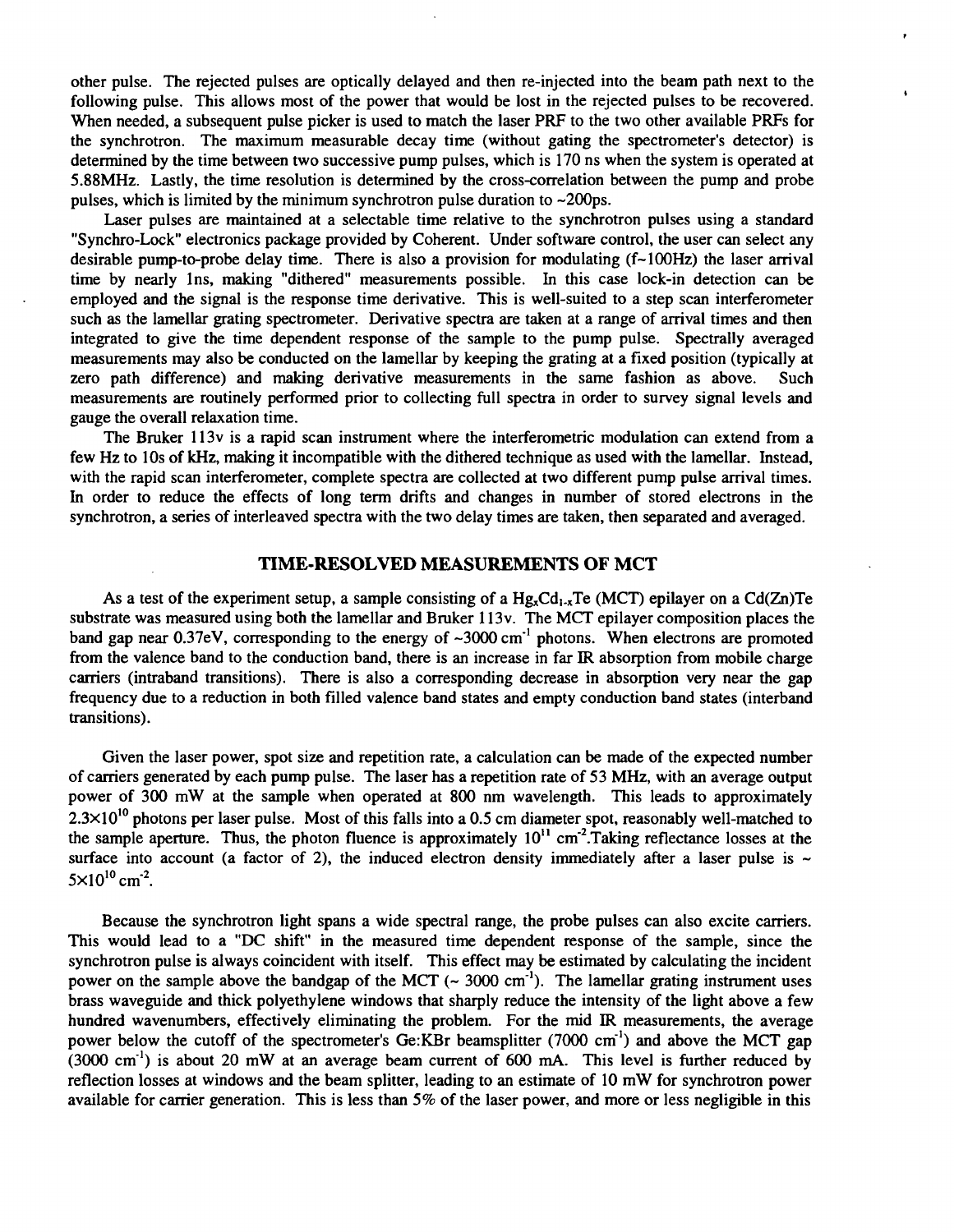experiment. Since our experiments involve derivative measurements, we are actually insensitive to DC shifts of this nature.



Figure 1. Far IR time-resolved photoinduced absorption of the MCT film at 5 K. The solid line is a fit based on a Drude model with a single type of carrier.

Time resolved spectroscopy measurements were conducted on the MCT sample using the lamellar grating and Bruker 113v spectrometers. For the measurements using the lamellar grating, differential spectra taken by modulating the arrival time of the pump pulse were collected and then integrated. The integrated responses were then divided by the unexcited transmission to give the photoinduced absorption spectrum  $-\Delta T/T$  as a function of time. Figure 1 shows time-resolved spectra in the far IR region for the MCT sample at  $T = 5$  K. The data are well described by a Drude model with fixed scattering rate, which is interpreted as a single type of carrier being responsible for the observed change in transmission. The scattering rate in the fits is 17  $cm^{-1}$ , consistent with the mobility of electrons in MCT. Thus the photogenerated response is attributed exclusively to electrons. This is the expected result, since the holes carry much less oscillator strength due to their larger effective mass. The film thickness is approximately 15  $\mu$ m, an order of magnitude larger than the penetration depth of the laser light ( $\sim 1 \,\mu$ m). For this analysis, the carriers were assumed to have a uniform distribution throughout the film. It is noted that at the long wavelengths used here, the far IR probe is sensitive only to the sheet resistance of the carriers and the meaningful quantity extracted is the number of carriers per unit area. The oscillator strengths from the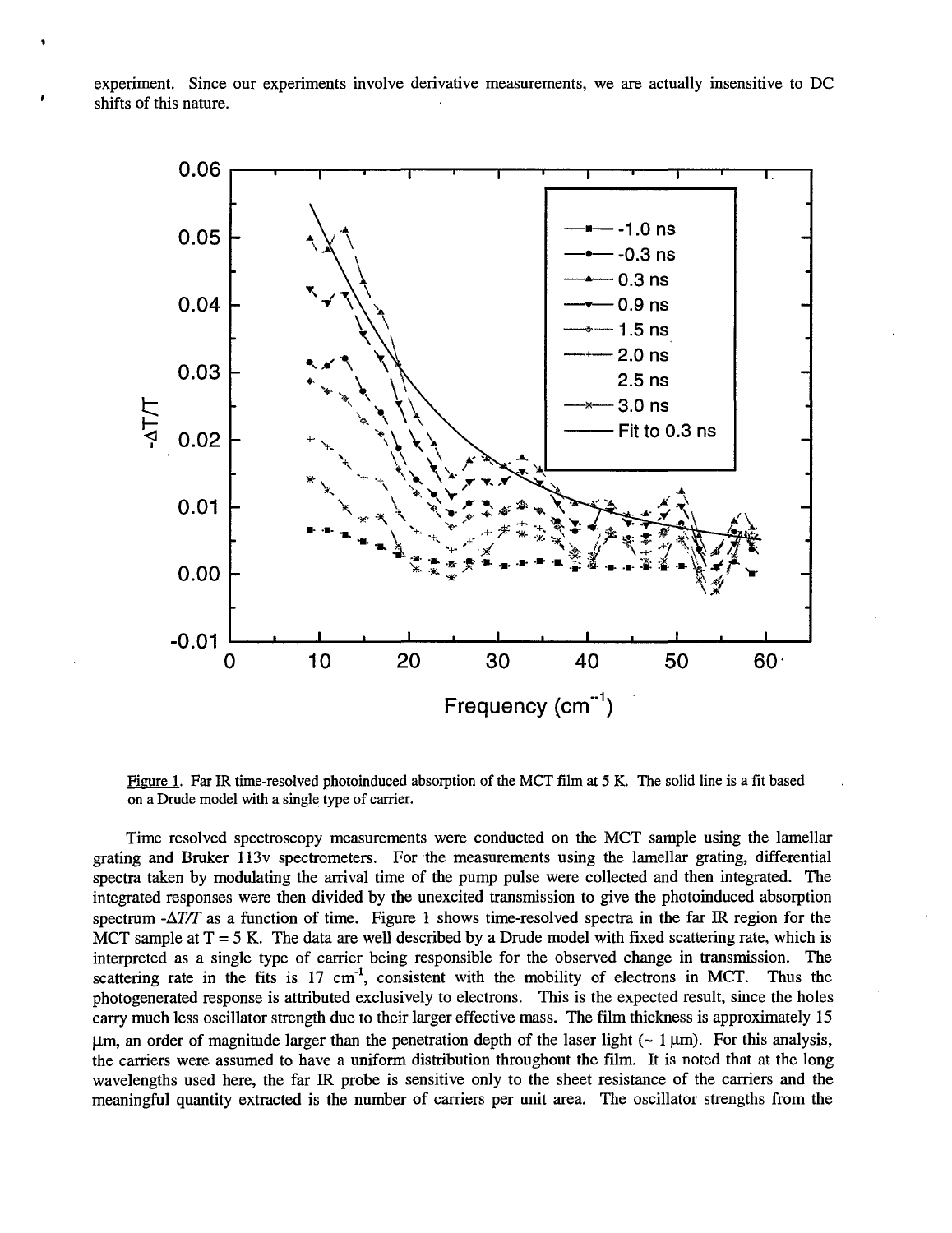Drude analysis of the transmission data are fit with a convolution of the probe pulse with a biexponential decay. A plot of the oscillator strengths with the fit is shown in Figure 2. The fit yields a maximum oscillator strength (proportional to the carrier density) of 890 cm<sup>-2</sup> immediately following the pump pulse. Assuming an effective mass  $m^*=0.07$  m<sub>e</sub>, the carrier density is  $2.6 \times 10^{10}$  cm<sup>-3</sup>, in reasonable agreement with the predicted value of  $5 \times 10^{10}$  cm<sup>-2</sup>.



Figure 2. Oscillator strengths from the Drude model fits to the far IR photoinduced absorption. The line is a fit based on a convolution of a Gaussian probe pulse with a biexponential decay.

Measurements in the mid-infrared range were carried out on the Bruker 113v. The resulting spectra, shown in Figure 3, reveal photoinduced bleaching near the gap edge. This is attributed to a reduction in available states for absorption as some of the electrons are promoted from the valence band to the conduction band. The sum rule for oscillator strengths states that an increase in oscillator strength in one spectral range must be compensated by an equal reduction in oscillator strength elsewhere. To compare the oscillator strength in the far and mid infrared measurements, we integrate the photoinduced absorption over frequency at each delay for the two ranges. These integrals are plotted in Figure 4. The plot shows that the sum rule is semi-quantitatively satisfied, with the oscillator strength gained in the far IR region being removed from the gap edge. The local laser intensity was not accurately measured in each case, leading to the possibility of substantial error bars in the overall magnitude. The time dependence of the excitations is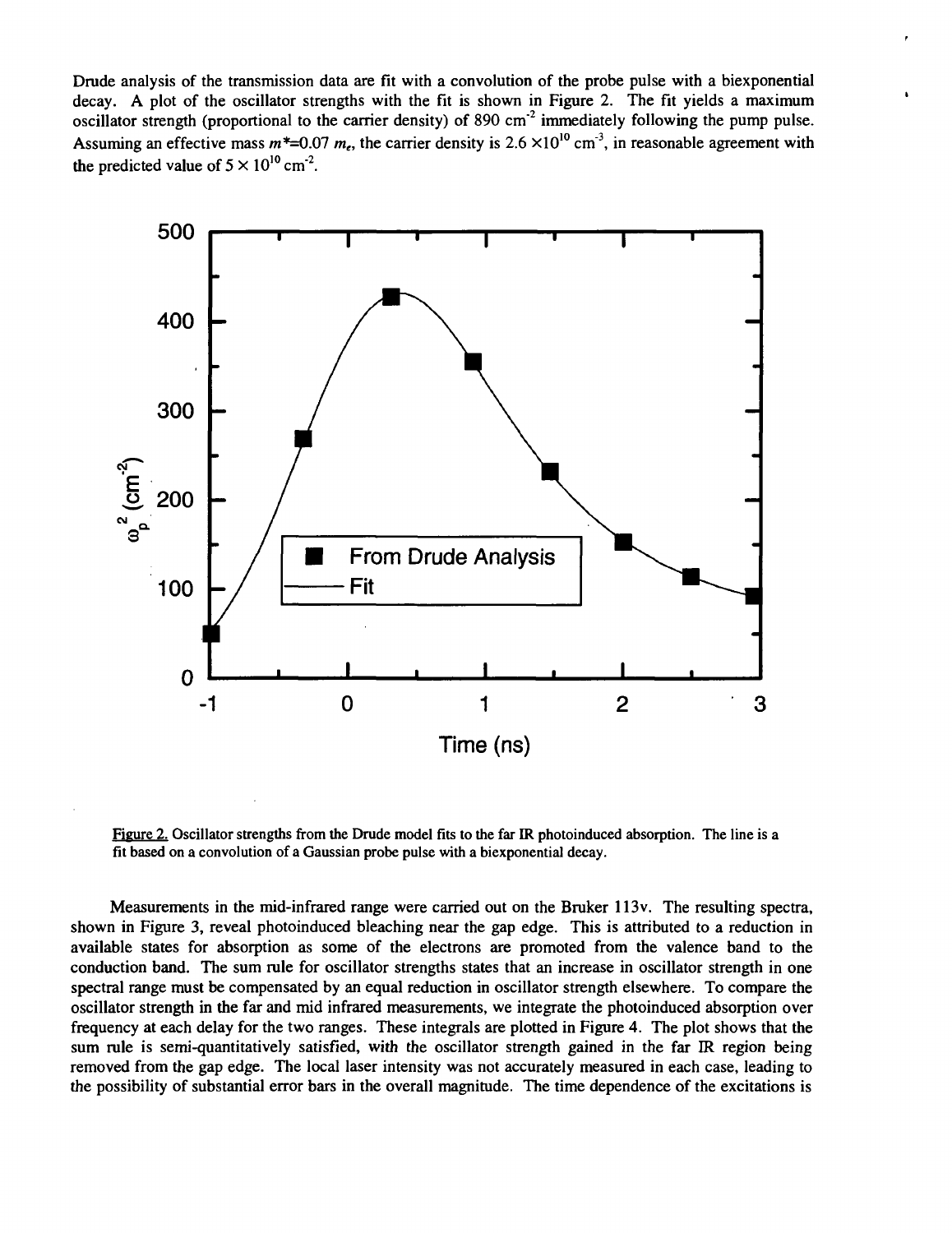not in good agreement. We speculate that this may be due to processes occurring above the gap which are not observable in the mid infrared transmission measurement.



Figure 3. Mid IR time-resolved photoinduced absorption in an MCT film. The dashed vertical line at 3000 cm<sup>-1</sup> marks the location of the gap.

#### TIME-RESOLVED MEASUREMENTS OF SUPERCONDUCTING Pb FILMS

Time-resolved measurements.were also conducted on superconducting Pb films. Paired electrons can be broken by incident photons of sufficient energy. This results in an excess density of unpaired "quasiparticle" excitations. As shown by Owen and Scalapino<sup>5</sup>, excess quasiparticles reduce the superconducting gap. Far IR transmission experiments are sensitive to this gap change and can be used to follow the superconducting state as the quasiparticles recombine into Cooper pairs.

Thin films of lead were grown *in situ* on a sapphire substrate in a He-tran cryostat used for the optical measurements. The substrate was clamped to the cold finger with indium foil gaskets to insure high thermal conductivity. The Pb was evaporated from a tungsten basket heater onto the substrate held at  $T = 80$  K. Based on previous experiments with a similar technique, film thicknesses were estimated to be approximately 100 angstroms. The film thickness was not measured because the apparatus has no *in situ*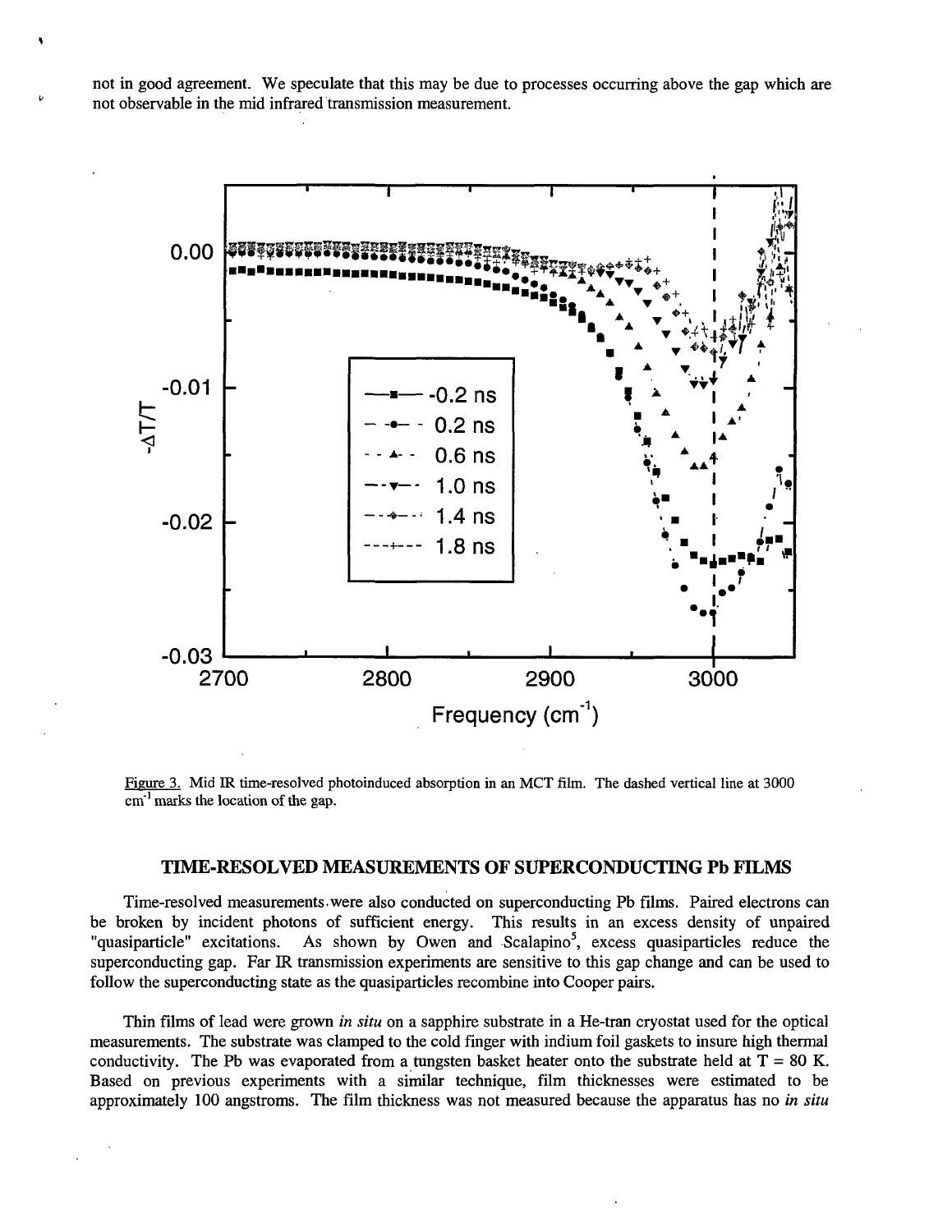thickness monitor and the films did not survive being warmed to room temperature; thus, external measurements were also not possible.



Figure 4. Integrated photoinduced absorption for the MCT film in the far and mid infrared regions.

In the time-resolved measurements reported here, the lamellar interferometer was fixed at zero path difference (ZPD) and the laser delay was dithered. The detector signal then is the spectrally averaged differential transmission, as described above. A typical dither amplitude was between 200 and 600 ps. The laser power was kept low  $(-20mW)$  or less) to limit sample heating and maintain a linear response. Since the transmission of the sample is temperature dependent below  $T_c$ , the average signal at the detector may be used as a thermometer to determine the amount of sample heating. The temperature rise for a film with a 10% transmission in the normal state was 0.15 K at 3.5K.

The differential (dithered) photoinduced signal was acquired at pump-to-probe delay values spanning the entire 18.9ns time interval between pulses, and then integrated to give the time-dependent response. Figure 5 shows a plot of the integrated response of a 10% transmitting Pb film for temperatures between 3.75 K and 6 K. The results indicate a two component decay, similar to that observed by Johnson in transient electrical current experiments on Nb  $\overline{\text{films}}^6$ . The magnitude of the slow component is constant with temperature. The slow decay shows little or no curvature over the 18.9 ns between pulses, suggesting a lifetime longer than 18.9 ns. The fast response increases with reduced temperature and is too fast to be resolved by the particular synchrotron probe pulses used for this measurement.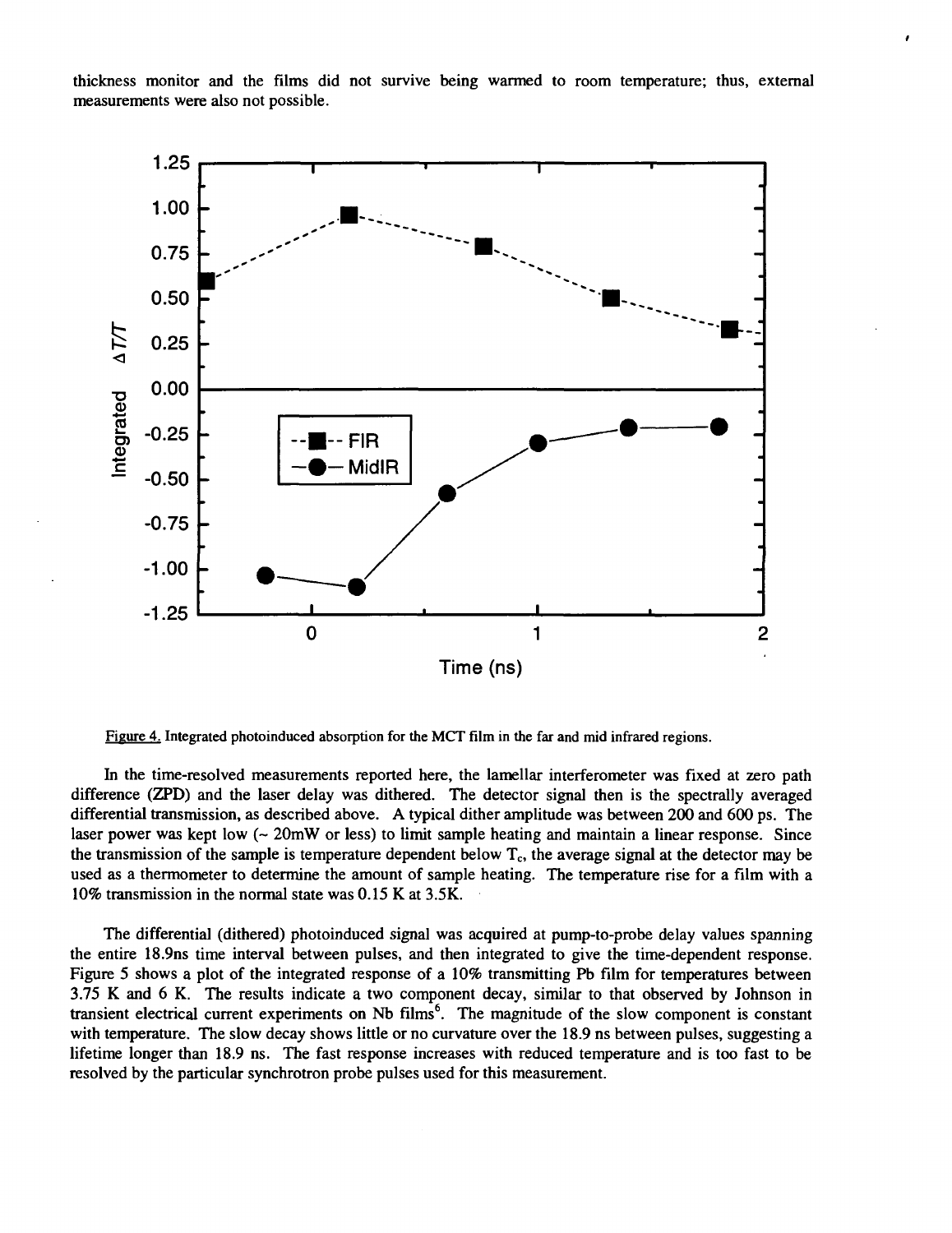A second experiment on a film with a 30% transmission in the normal state was performed using shorter synchrotron probe pulses. Figure 6 shows the results of the integrated response of this film. The shorter bunches allow the resolution of the decay at 3.75 K yielding a lifetime of 200 ps.



Figure 5. Frequency averaged change in transmission for a Pb film with a 10% transmission in the normal state. The fits give a pulse width of ~500 ps, which is too wide to resolve the fast decay.

#### SUMMARY

These experiments demonstrate the capabilities of the U12IR beamline for use in measuring timeresolved spectra in the far and mid infrared regions. The pump-probe method is effective with both step scan and rapid scan instruments, covering a range from  $2 \text{ cm}^1$  to 10,000 cm<sup>-1</sup> with a maximum time resolution of 200 ps. The investigations of quasiparticle recombination in Pb films resulted in the direct measurement of the quasiparticle lifetime. The time-resolved, frequency averaged response showed a two component decay similar to that reported in transient electrical measurements of Nb films. The fast response varied strongly with temperature and was ascribed to the recombination of excess quasiparticles. The slow response was nearly constant over the range of temperatures measured and was ascribed to sample heating. A maximum time resolution to date was achieved with probe pulse widths of  $\sim$ 300 ps.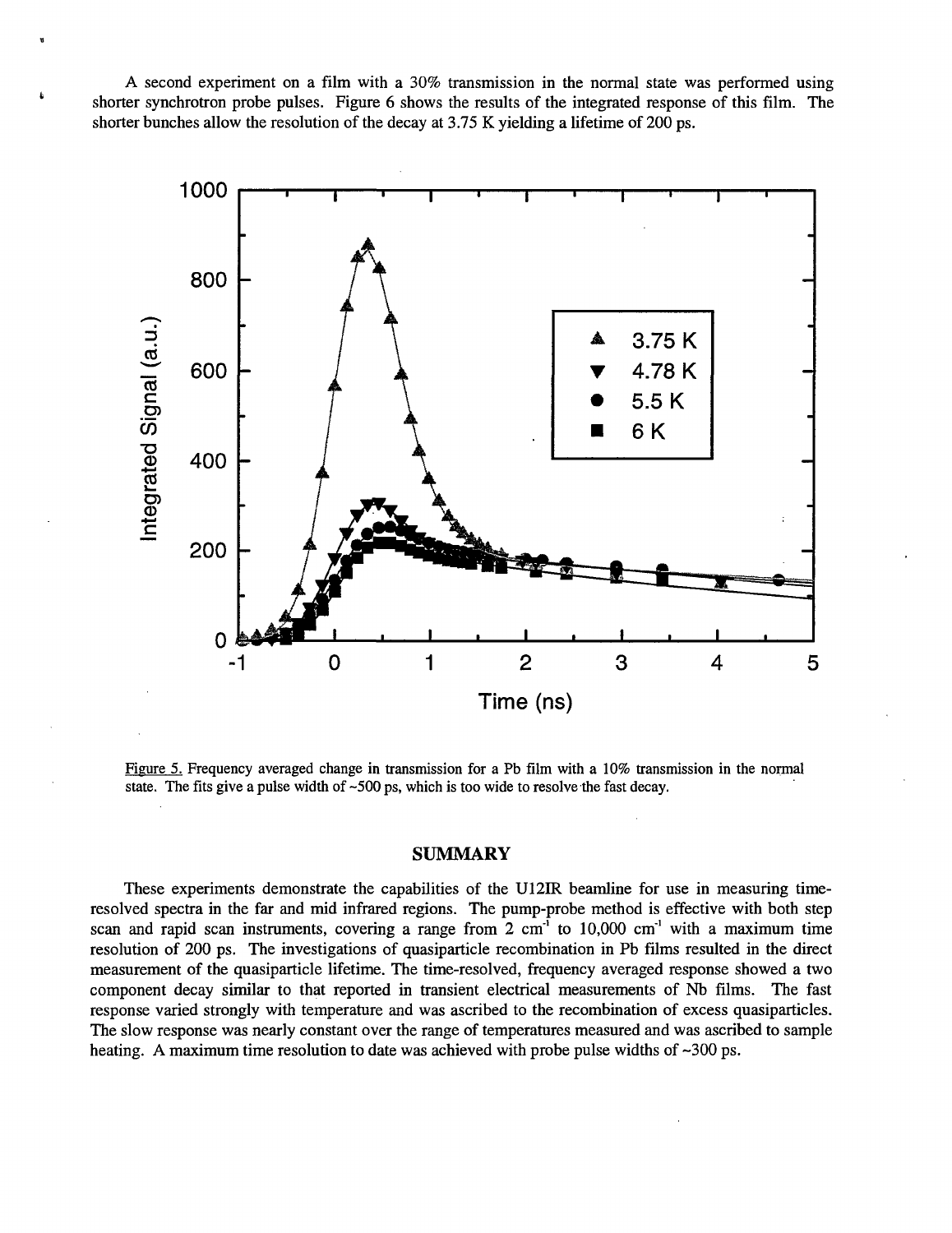

Figure 6. Time-resolved change in frequency averaged transmission for a Pb film at 3.75 K. The film has a 30% transmission in the normal state. This measurement was taken with a short bunch synchrotron lattice yielding a pulse width of 270 ns. The fit gives a recombination time of 200 ps.

In sum, the U12IR beamline has proved to be a useful tool for sample characterization and the investigation of some of the fundamental phenomena of solid-state physics. The broad frequency and time scale ranges allow the study of a host of systems. Current experiments are limited to temperatures above 3 K and sample heating by the laser has proved to be a concern in some instances. The addition of an immersion cryostat, presently being commissioned, will allow lower temperatures and higher fluences while at the same time reducing sample heating effects.

#### ACKNOWLEDGEMENTS

This work was supported by the United States Department of Energy, through contracts DE-FG02- 96ER45584 at the University of Florida and DE-AC02-98CH10886 at the NSLS, Brookhaven National Laboratory.

#### REFERENCES

- [i] W.D. Duncan and G.P. Williams, *Applied Optics* 22, 2914 (1983).
- [2] G.P. Williams, *Sync. Rod. News* 8, 8 (1995).